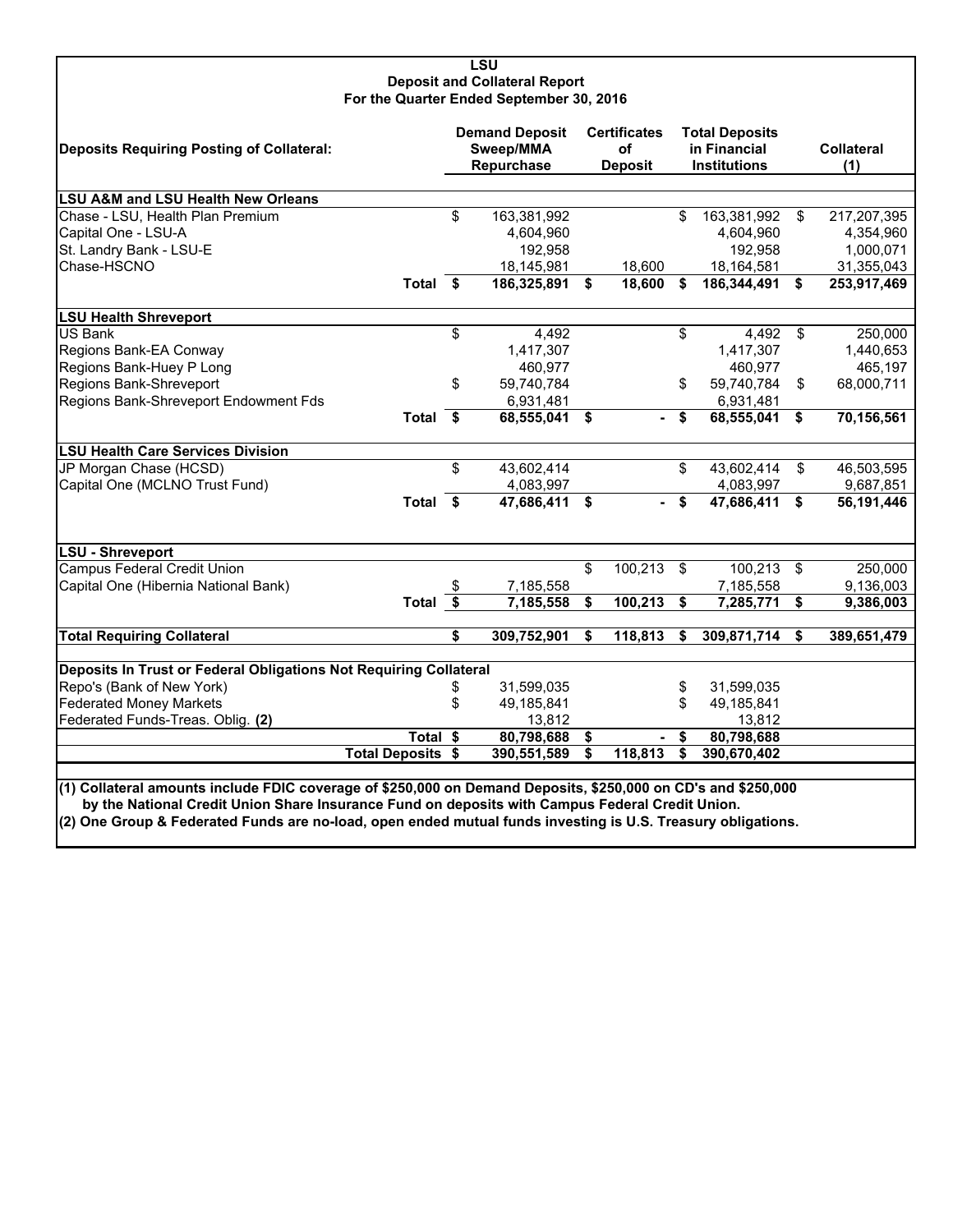#### **LSU Investment Summary For the Quarter Ended September 30, 2016**

|                                                                   | As of 7/1/2016               | As of 9/30/2016              |                              | As of 12/31/2016 |                     |            | As of 3/31/2017     | As of 06/30/2017 |                     |  |
|-------------------------------------------------------------------|------------------------------|------------------------------|------------------------------|------------------|---------------------|------------|---------------------|------------------|---------------------|--|
| <b>Fund Description</b>                                           | Value                        | Cost                         | <b>Market Value</b>          | Cost             | <b>Market Value</b> | Cost       | <b>Market Value</b> | Cost             | <b>Market Value</b> |  |
| <b>Current Funds</b>                                              |                              |                              |                              |                  |                     |            |                     |                  |                     |  |
| Cash/Sweeps                                                       | \$220,965,188                | \$298,452,168                | \$298.452.168                | \$0              | \$0                 | \$0        | \$0                 | \$0              | \$0                 |  |
| Money Market Accounts/Repos (A)<br><b>Certificates of Deposit</b> | \$2,007,708<br>\$100,213     | \$7,137,665<br>\$100,213     | \$7,137,665<br>\$100,213     | \$0<br>\$0       | \$0<br>\$0          | \$0<br>\$0 | \$0<br>\$0          | \$0<br>\$0       | \$0<br>\$0          |  |
| <b>Treasury Notes</b>                                             | \$12,142,653                 | \$11,546,211                 | \$12,038,838                 | \$0              | \$0                 | \$0        | \$0                 | \$0              | \$0                 |  |
| CMO's                                                             | \$614,148                    | \$444,892                    | \$447,846                    | \$0              | \$0                 | \$0        | \$0                 | \$0              | \$0                 |  |
| Agency Securities (B)                                             | \$91,221,542                 | \$104,166,209                | \$106,777,636                | \$0              | \$0                 | \$0        | \$0                 | \$0              | \$0                 |  |
| Mortgaged Backed Securities                                       | \$37,344,568                 | \$35,034,733                 | \$35,800,847                 | \$0              | \$0                 | \$0        | \$0                 | \$0              | \$0                 |  |
| Equity Securities (C)                                             | \$61,043                     | \$0                          | \$68,148                     | \$0              | \$0                 | \$0        | \$0                 | \$0              | \$0                 |  |
| <b>Bond Mutual Funds</b><br>Municipal Bonds (E)                   | \$45,093,538<br>\$60,025,003 | \$46,697,531<br>\$61,402,164 | \$45,023,968<br>\$62,817,171 | \$0<br>\$0       | \$0<br>\$0          | \$0<br>\$0 | \$0<br>\$0          | \$0<br>\$0       | \$0<br>\$0          |  |
| Corporate Bonds (D)                                               | \$181,950,335                | \$178,919,146                | \$183,946,167                | \$0              | \$0                 | \$0        | \$0                 | \$0              | \$0                 |  |
| Total                                                             | \$651,525,939                | \$743,900,932                | \$752,610,667                | \$0              | \$0                 | \$0        | \$0                 | \$0              | \$0                 |  |
| <b>Endowment Funds</b>                                            |                              |                              |                              |                  |                     |            |                     |                  |                     |  |
| Cash/Sweeps                                                       | \$6,930,453                  | \$6,931,481                  | \$6,931,481                  | \$0              | \$0                 | \$0        | \$0                 | \$0              | \$0                 |  |
| Money Market Accounts/Repos (A)                                   | \$0                          | \$1,440,718                  | \$1,440,718                  | \$0              | \$0                 | \$0        | \$0                 | \$0              | \$0                 |  |
| <b>Certificates of Deposit</b>                                    | \$18,600                     | \$18,600                     | \$18,600                     | \$0              | \$0                 | \$0        | \$0                 | \$0              | \$0                 |  |
| Agency Securities (B)                                             | \$5,602,078                  | \$4,978,944                  | \$5,068,759                  | \$0<br>\$0       | \$0                 | \$0<br>\$0 | \$0<br>\$0          | \$0              | $\$0$<br>\$0        |  |
| Mortgaged Backed Securities<br>Equity Securities (C)              | \$1,319,316<br>\$9,730,180   | \$1,133,095<br>\$6,171,551   | \$1,149,500<br>\$10,054,907  | \$0              | \$0<br>\$0          | \$0        | \$0                 | \$0<br>\$0       | \$0                 |  |
| Mutual Funds                                                      | \$49,429,471                 | \$49,873,028                 | \$53,508,849                 | \$0              | \$0                 | \$0        | \$0                 | \$0              | \$0                 |  |
| Municipal Bonds (E)                                               | \$1,256,822                  | \$1,153,189                  | \$1,176,339                  | \$0              | \$0                 | \$0        | \$0                 | \$0              | \$0                 |  |
| Corporate Bonds (D)                                               | \$7,404,973                  | \$6,547,513                  | \$6,920,005                  | \$0              | \$0                 | \$0        | \$0                 | \$0              | \$0                 |  |
| Total                                                             | \$81,691,893                 | \$78,248,119                 | \$86,269,158                 | \$0              | \$0                 | \$0        | \$0                 | \$0              | \$0                 |  |
| Other Funds                                                       |                              |                              |                              |                  |                     |            |                     |                  |                     |  |
| Cash/Sweeps                                                       | \$4,228,577                  | \$4,369,228                  | \$4,369,228                  | \$0              | \$0                 | \$0        | \$0                 | \$0              | \$0                 |  |
| Money Market Accounts/Repos (A)                                   | \$102,033,060                | \$72,206,517                 | \$72,206,517                 | \$0              | \$0                 | \$0        | \$0                 | \$0              | \$0                 |  |
| Agency Securities (B)                                             | \$7,876,330                  | \$7,215,695                  | \$7,809,736                  | \$0<br>\$0       | \$0                 | \$0<br>\$0 | \$0<br>\$0          | \$0              | \$0                 |  |
| Equity Securities (C)<br>Total                                    | \$464,950<br>\$114.619.212   | \$0<br>\$83.805.252          | \$432,909<br>\$84,832,202    | \$0              | \$0<br>\$0          | \$0        | \$0                 | \$0<br>\$0       | \$0<br>\$0          |  |
| <b>Grand Total</b>                                                | \$847,837,044                | \$905,954,303                | \$923,712,027                | \$0              | \$0                 | \$0        | \$0                 | \$0              | \$0                 |  |
| <b>Deposits in Financial Institutions</b>                         |                              |                              |                              |                  |                     |            |                     |                  |                     |  |
| Total Cash/Sweeps/MMA/Repos                                       | \$336,164,986                | \$390,537,777                | \$390,537,777                | \$0              | \$0                 | \$0        | \$0                 | \$0              | \$0                 |  |
| <b>Total Certificates of Deposit</b>                              | \$118,813                    | \$118,813                    | \$118,813                    | \$0              | \$0                 | \$0        | \$0                 | \$0              | \$0                 |  |
| <b>US Gov Related Securities</b>                                  | \$16,295                     | \$13,812                     | \$13,812                     | \$0              | \$0                 | \$0        | \$0                 | \$0              | \$0                 |  |
| <b>Total Deposits</b>                                             | \$336,300,094                | \$390,670,402                | \$390,670,402                | \$0              | \$0                 | \$0        | \$0                 | \$0              | \$0                 |  |
| <b>Other Investments</b><br><b>Treasury Notes</b>                 | \$12,142,653                 | \$11,546,211                 | \$12,038,838                 | \$0              | \$0                 | \$0        | \$0                 | \$0              | \$0                 |  |
| CMO's                                                             | \$614,148                    | \$444,892                    | \$447,846                    | \$0              | \$0                 | \$0        | \$0                 | \$0              | \$0                 |  |
| Agency Securities (B)                                             | \$104,699,950                | \$116,360,848                | \$119,656,131                | \$0              | \$0                 | \$0        | \$0                 | \$0              | \$0                 |  |
| Mortgaged Backed Securities                                       | \$38,663,884                 | \$36,167,828                 | \$36,950,347                 | \$0              | \$0                 | \$0        | \$0                 | \$0              | \$0                 |  |
| Equity Securities (C)                                             | \$10,256,173                 | \$6,171,551                  | \$10,555,964                 | \$0              | \$0                 | \$0        | \$0                 | \$0              | \$0                 |  |
| <b>Bond Mutual Funds</b>                                          | \$45,093,538                 | \$46,697,531                 | \$45,023,968                 | \$0              | \$0                 | \$0        | \$0                 | \$0              | \$0                 |  |
| <b>Mutual Funds</b>                                               | \$49,429,471<br>\$61,281,825 | \$49,873,028<br>\$62,555,353 | \$53,508,849<br>\$63,993,510 | \$0<br>\$0       | \$0<br>\$0          | \$0<br>\$0 | \$0<br>\$0          | \$0<br>\$0       | \$0<br>\$0          |  |
| Municipal Bonds (E)<br>Corporate Bonds (D)                        | \$189,355,308                | \$185,466,659                | \$190,866,172                | \$0              | \$0                 | \$0        | \$0                 | \$0              | \$0                 |  |
| <b>Total Other</b>                                                | \$511,536,950                | \$515,283,901                | \$533,041,625                | \$0              | \$0                 | \$0        | \$0                 | \$0              | \$0                 |  |
| <b>Grand Total</b>                                                | \$847,837,044                | \$905,954,303                | \$923,712,027                | \$0              | \$0                 | \$0        | \$0                 | \$0              | \$0                 |  |
| <b>LSU Paid Campuses</b>                                          |                              |                              |                              |                  |                     |            |                     |                  |                     |  |
| <b>Current Funds</b>                                              |                              |                              |                              |                  |                     |            |                     |                  |                     |  |
| Cash/Sweeps<br>Money Market Accounts/Repos (A)                    | \$122,925,583                | \$186,325,891<br>\$7,137,638 | \$186,325,891<br>\$7,137,638 |                  |                     |            |                     |                  |                     |  |
| <b>Certificates of Deposit</b>                                    |                              |                              |                              |                  |                     |            |                     |                  |                     |  |
| <b>Treasury Notes</b>                                             | \$12,142,653                 | \$11,546,211                 | \$12,038,838                 |                  |                     |            |                     |                  |                     |  |
| CMO's                                                             | \$614,148                    | \$444,892                    | \$447,846                    |                  |                     |            |                     |                  |                     |  |
| Agency Securities (B)                                             | \$85.959.811                 | \$98,908,406                 | \$101,524,214                |                  |                     |            |                     |                  |                     |  |
| Mortgaged Backed Securities                                       | \$34,548,252                 | \$32,306,981                 | \$33,123,858                 |                  |                     |            |                     |                  |                     |  |
| Equity Securities (C)<br><b>Bond Mutual Funds</b>                 | \$61,043<br>\$45,093,538     | \$46,697,531                 | \$68,148<br>\$45,023,968     |                  |                     |            |                     |                  |                     |  |
| Municipal Bonds (E)                                               | \$57,320,194                 | \$57,761,854                 | \$59,166,554                 |                  |                     |            |                     |                  |                     |  |
| Corporate Bonds (D)                                               | \$179,633,824                | \$176,622,208                | \$181,649,287                |                  |                     |            |                     |                  |                     |  |
| Total                                                             | \$538,299,046                | \$617,751,612                | \$626,506,242                | \$0              | \$0                 | \$0        | \$0                 | \$0              | \$0                 |  |
|                                                                   |                              |                              |                              |                  |                     |            |                     |                  |                     |  |
| <b>Endowment Funds</b>                                            |                              |                              |                              |                  |                     |            |                     |                  |                     |  |
| Money Market Accounts/Repos (A)<br>Certificates of Deposit        | \$18,600                     | \$1,440,718<br>\$18,600      | \$1,440,718<br>\$18,600      |                  |                     |            |                     |                  |                     |  |
| Agency Securities (B)                                             | \$5,602,078                  | \$4,978,944                  | \$5,068,759                  |                  |                     |            |                     |                  |                     |  |
| Mortgaged Backed Securities                                       | \$1,319,316                  | \$1,133,095                  | \$1,149,500                  |                  |                     |            |                     |                  |                     |  |
| Equity Securities (C)                                             | \$9,722,530                  | \$6,163,901                  | \$10,041,038                 |                  |                     |            |                     |                  |                     |  |
| <b>Municipal Bonds</b>                                            | \$1,256,822                  | \$1,153,189                  | \$1,176,339                  |                  |                     |            |                     |                  |                     |  |
| Corporate Bonds (D)                                               | \$7,404,973                  | \$6,547,513                  | \$6,920,005                  |                  |                     |            |                     |                  |                     |  |
| Total                                                             | \$25,324,319                 | \$21,435,960                 | \$25,814,959                 | \$0              | \$0                 | \$0        | \$0                 | \$0              | \$0                 |  |
| Other Funds                                                       |                              |                              |                              |                  |                     |            |                     |                  |                     |  |
| Money Market Accounts/Repos (A)<br>Agency Securities (B)          | \$64,520,398<br>\$7,876,330  | \$32,135,509<br>\$7,215,695  | \$32,135,509<br>\$7,809,736  |                  |                     |            |                     |                  |                     |  |
| Total                                                             | \$72,396,728                 | \$39,351,204                 | \$39,945,245                 | \$0              | \$0                 | \$0        | \$0                 | \$0              | \$0                 |  |
| <b>Grand Total</b>                                                | \$636,020,093                | \$678,538,776                | \$692,266,446                | \$0              | \$0                 | \$0        | \$0                 | \$0              | \$0                 |  |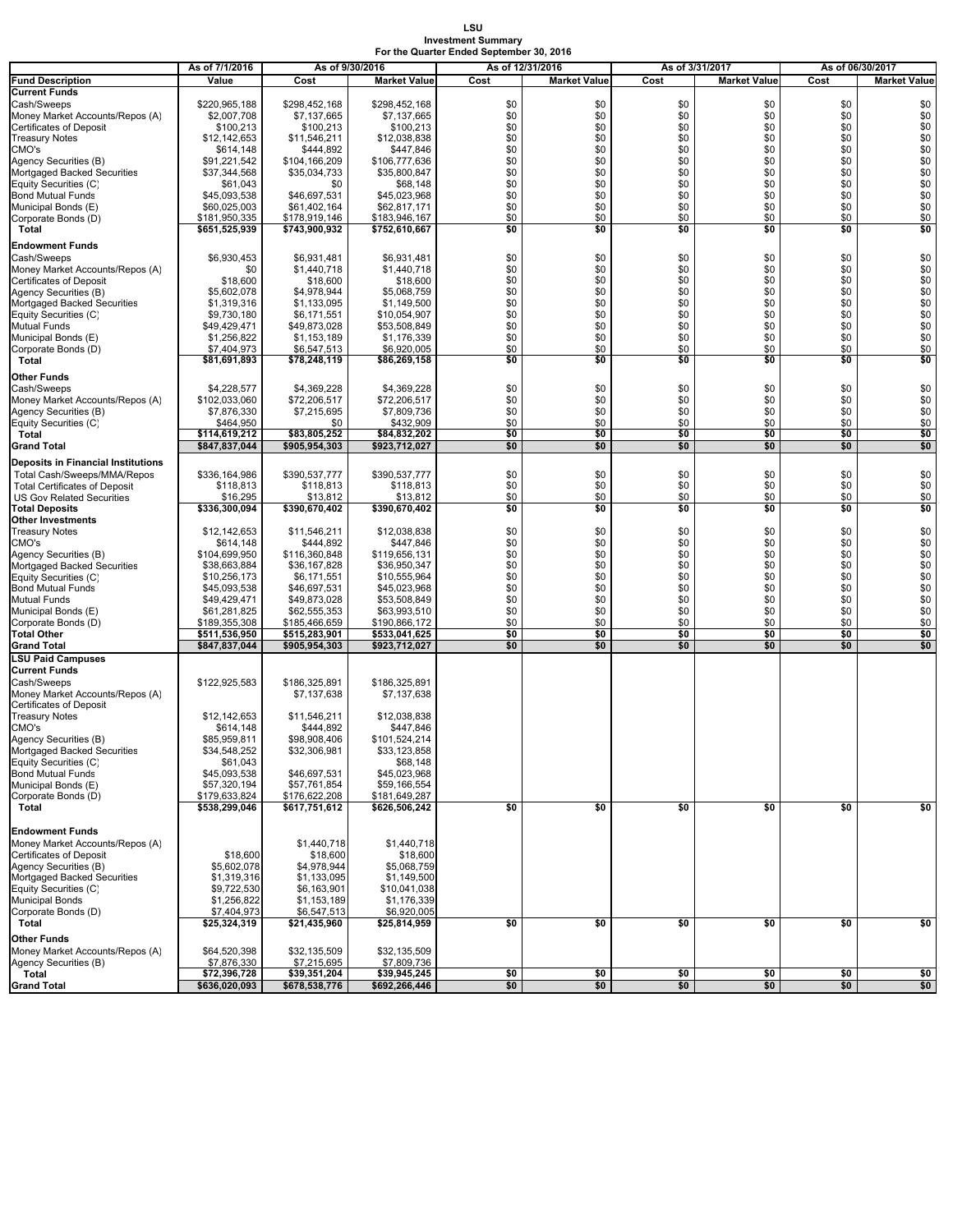#### **LSU Investment Summary For the Quarter Ended September 30, 2016**

| <b>Fund Description</b><br><b>LSU Health Shreveport</b><br><b>Current Funds</b>                      | Value<br>\$52,626,700<br>\$1,290,500<br>\$499,056<br>\$54,416,256 | Cost<br>\$59,745,276<br>\$1,417,307<br>\$460,977 | <b>Market Value</b><br>\$59,745,276 | Cost | <b>Market Value</b> | Cost            | <b>Market Value</b> | Cost | <b>Market Value</b> |
|------------------------------------------------------------------------------------------------------|-------------------------------------------------------------------|--------------------------------------------------|-------------------------------------|------|---------------------|-----------------|---------------------|------|---------------------|
|                                                                                                      |                                                                   |                                                  |                                     |      |                     |                 |                     |      |                     |
|                                                                                                      |                                                                   |                                                  |                                     |      |                     |                 |                     |      |                     |
| Cash/Sweeps S.<br>Cash/Sweeps C.<br>Cash/Sweeps H.<br>Cash/Sweeps<br>Money Market Accounts/Repos (A) |                                                                   |                                                  |                                     |      |                     |                 |                     |      |                     |
|                                                                                                      |                                                                   |                                                  |                                     |      |                     |                 |                     |      |                     |
|                                                                                                      |                                                                   |                                                  | \$1,417,307                         |      |                     |                 |                     |      |                     |
|                                                                                                      |                                                                   |                                                  | \$460,977                           |      |                     |                 |                     |      |                     |
|                                                                                                      |                                                                   | \$61,623,560                                     | \$61,623,560                        | \$0  | \$0                 | \$0             | \$0                 | \$0  | \$0                 |
|                                                                                                      | \$1,506,001                                                       | \$3                                              | \$3                                 |      |                     |                 |                     |      |                     |
| Treasury Notes (B)                                                                                   |                                                                   |                                                  |                                     |      |                     |                 |                     |      |                     |
| Agency Securities (B)                                                                                | \$5.261.731                                                       | \$5,257,803                                      | \$5,253,422                         |      |                     |                 |                     |      |                     |
| Mortgaged Backed Securities (B)                                                                      | \$2,796,316                                                       | \$2,727,752                                      | \$2,676,989                         |      |                     |                 |                     |      |                     |
| Municipal Bonds (E)                                                                                  | \$2,704,809                                                       | \$3,640,310                                      | \$3,650,617                         |      |                     |                 |                     |      |                     |
| Corporate Bonds (D)                                                                                  | \$2,316,511                                                       | \$2,296,938                                      | \$2,296,880                         |      |                     |                 |                     |      |                     |
| Total                                                                                                | \$69,001,624                                                      | \$75,546,366                                     | \$75,501,471                        | \$0  | \$0                 | $\overline{50}$ | \$0                 | \$0  | \$0                 |
| <b>Endowment Funds</b>                                                                               |                                                                   |                                                  |                                     |      |                     |                 |                     |      |                     |
| Cash/Sweeps                                                                                          | \$6,930,453                                                       | \$6,931,481                                      | \$6,931,481                         |      |                     |                 |                     |      |                     |
| Equity Securities (C)                                                                                | \$7,650                                                           | \$7,650                                          | \$13,869                            |      |                     |                 |                     |      |                     |
| Mutual Funds                                                                                         | \$49.429.471                                                      | \$49,873,028                                     | \$53,508,849                        |      |                     |                 |                     |      |                     |
| Total                                                                                                | \$56,367,574                                                      | \$56,812,159                                     | \$60,454,199                        | \$0  | \$0                 | \$0             | \$0                 | \$0  | \$0                 |
| <b>Grand Total</b>                                                                                   | \$125,369,198                                                     | \$132,358,525                                    | \$135,955,670                       | \$0  | \$0                 | \$0             | \$0                 | \$0  | \$0                 |
| <b>LSU HCSD</b>                                                                                      |                                                                   |                                                  |                                     |      |                     |                 |                     |      |                     |
| <b>Current Funds</b>                                                                                 |                                                                   |                                                  |                                     |      |                     |                 |                     |      |                     |
| Cash/Sweeps                                                                                          | \$43,641,215                                                      | \$43,602,414                                     | \$43,602,414                        |      |                     |                 |                     |      |                     |
| Total                                                                                                | \$43,641,215                                                      | \$43,602,414                                     | \$43,602,414                        | \$0  | \$0                 | \$0             | \$0                 | \$0  | \$0                 |
|                                                                                                      |                                                                   |                                                  |                                     |      |                     |                 |                     |      |                     |
| Other Funds                                                                                          |                                                                   |                                                  |                                     |      |                     |                 |                     |      |                     |
| Cash/Sweeps                                                                                          | \$3.943.346                                                       | \$4,083,997                                      | \$4.083.997                         |      |                     |                 |                     |      |                     |
|                                                                                                      |                                                                   |                                                  |                                     |      |                     |                 |                     |      |                     |
| Money Market Accounts/Repos (A)                                                                      | \$37,512,662                                                      | \$40,071,008                                     | \$40,071,008                        |      |                     |                 |                     |      |                     |
| Equity Securities (C)<br><b>US Gov Related Securities</b>                                            | \$464,950                                                         |                                                  | \$432,909                           |      |                     |                 |                     |      |                     |
| Total                                                                                                | \$16,295<br>\$41,937,253                                          | \$13,812<br>\$44,168,817                         | \$13,812<br>\$44,601,726            | \$0  | \$0                 | \$0             | \$0                 | \$0  | \$0                 |
|                                                                                                      | \$85,578,468                                                      | \$87,771,231                                     | \$88,204,140                        | \$0  | \$0                 | \$0             | \$0                 | \$0  | \$0                 |
| <b>Grand Total</b><br>LSU - Shreveport                                                               |                                                                   |                                                  |                                     |      |                     |                 |                     |      |                     |
| Current Funds *                                                                                      |                                                                   |                                                  |                                     |      |                     |                 |                     |      |                     |
|                                                                                                      |                                                                   |                                                  |                                     |      |                     |                 |                     |      |                     |
| Cash/Sweeps                                                                                          | (\$17,866)                                                        | \$6,900,303                                      | \$6,900,303                         |      |                     | \$0             | \$0                 |      |                     |
| Money Market Accounts/Repos (A)                                                                      | \$501,707                                                         | \$24                                             | \$24                                |      |                     | \$0             | \$0                 |      |                     |
| Certificates of Deposit                                                                              | \$100,213                                                         | \$100,213                                        | \$100,213                           |      |                     |                 |                     |      |                     |
| Total                                                                                                | \$584,054                                                         | \$7,000,540                                      | \$7,000,540                         | \$0  | \$0                 | \$0             | \$0                 | \$0  | \$0                 |
| Other Funds                                                                                          |                                                                   |                                                  |                                     |      |                     |                 |                     |      |                     |
| Cash/Sweeps                                                                                          | \$285,231                                                         | \$285,231                                        | \$285,231                           |      |                     |                 |                     |      |                     |
| Total                                                                                                | \$285,231                                                         | \$285,231                                        | \$285,231                           | \$0  | \$0                 | \$0             | \$0                 | \$0  | \$0                 |
| Grand Total                                                                                          | \$869.285                                                         | \$7,285,771                                      | \$7,285,771                         | \$0  | \$0                 | \$0             | \$0                 | \$0  | \$0                 |
|                                                                                                      |                                                                   |                                                  |                                     |      |                     |                 |                     |      |                     |
| <b>System Total</b>                                                                                  | \$847,837,044                                                     | \$905,954,303                                    | \$923,712,027                       | \$0  | \$0                 | \$0             | \$0                 | \$0  | \$0                 |

\* Negative balance in the cash/Sweeps section of the current funds does not respresent an actual negative bank balance, rather it represents a timing difference of the allocation of the current funds.

\*\* Small endowment funds at LSUS were moved to the LSUS Foundation to accommodate Workday<br>\*\*\* LSU Paid Campuses include the following: LSU, LSU Ag Center, LSUA, LSUE, LSU Health New Orleans, and the LSU Pennington Biomedic

BENCHMARK NOTES (Example Only)<br>(A) Benchmarked against 90 day T-Bil<br>(B) Benchmarked against Barclay's US Agg Bond TR USD<br>(C) US equities benchmarked against Russell 3000 and international against MSCI emerging market<br>(D) B

Disclaimer: Pursuant to PM-9, corporate bonds/notes only available for investment beginning 7-1-2011 Louisiana law provides for restrictions on maturity and allocation and may effect benchmark comparisons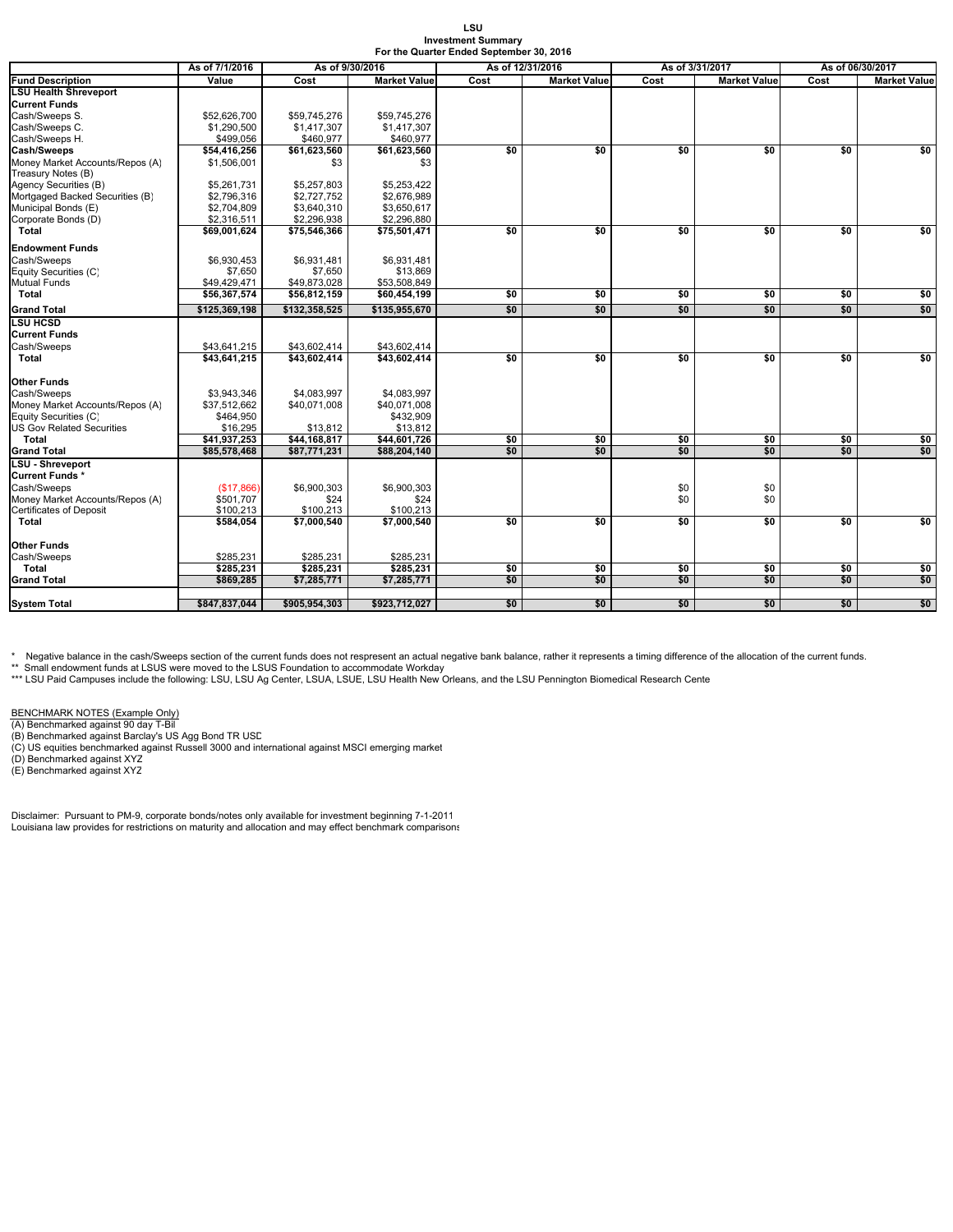

# Investment Management Program Non Endowed Accounts **Realized Yield**

As of 9/30/2016



**Non Endowed Health Plan Barclays Aggregate Bond Index Health Plan** Barclays Aggregate Bond Index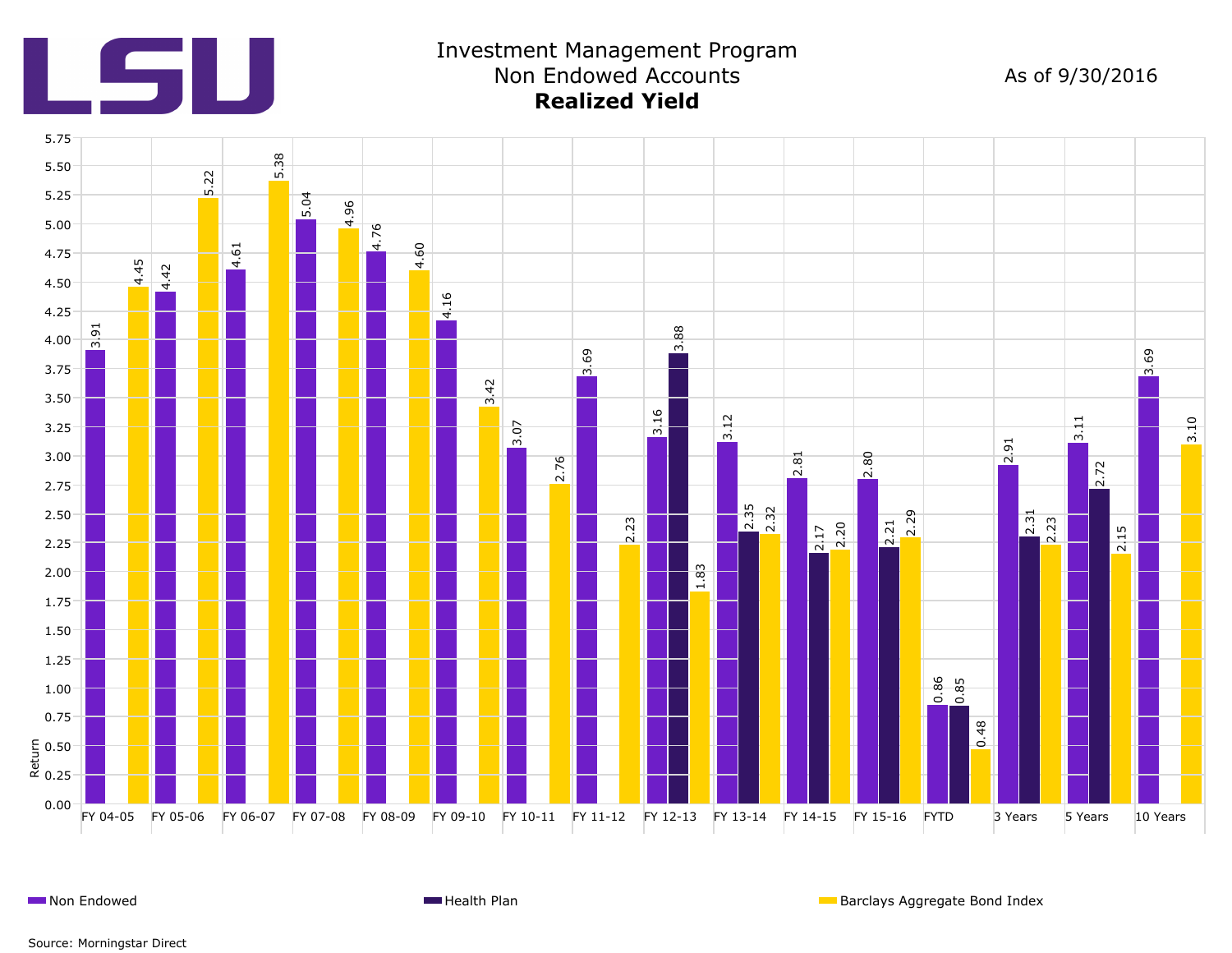

# Investment Management Program Non Endowed Accounts **Total Return**

As of 9/30/2016



**Non Endowed Health Plan Barclays Aggregate Bond Index Health Plan** Barclays Aggregate Bond Index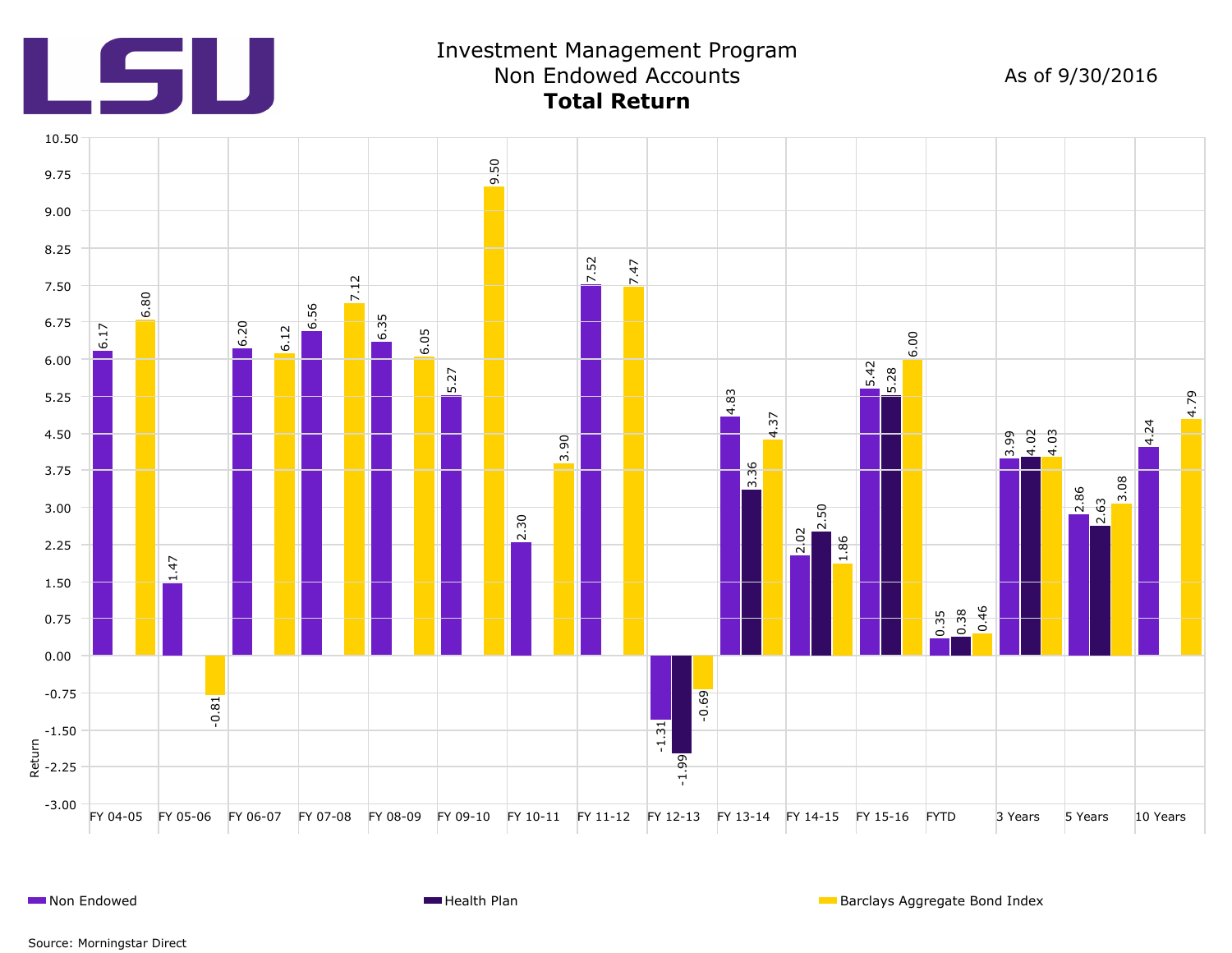

◆ Non Endowed <br>● Non Endowed Supervisor And Health Plan Barclays Aggregate Bond Index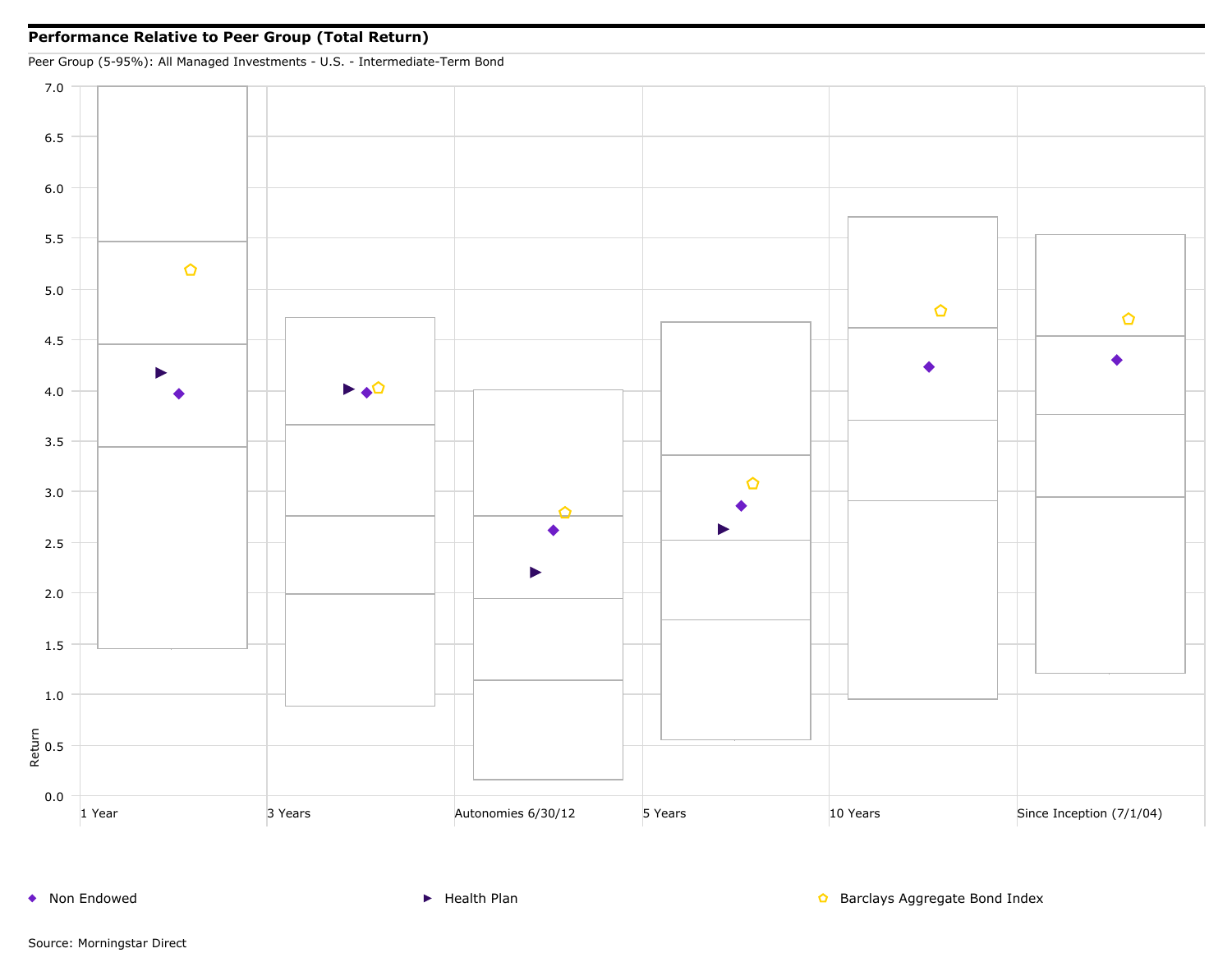

### Investment Management Program Endowed Accounts **Realized Yield**

As of 9/30/2016



Endowment **Endowed Benchmark** Communication Communication Communication Communication Communication Communication Communication Communication Communication Communication Communication Communication Communication Communicat